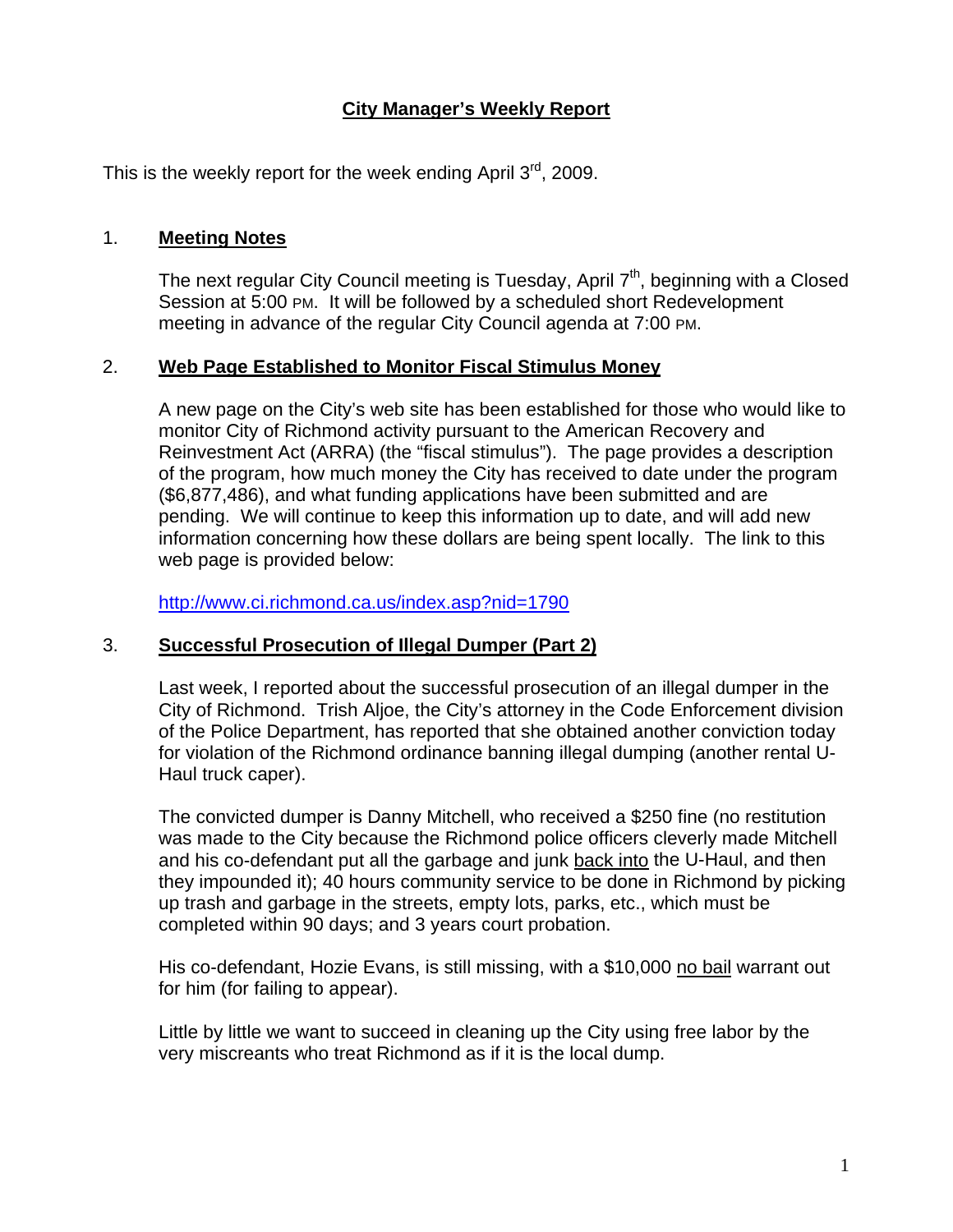# 4. **Update on California Endowment "Building Healthy Cities" Project**

As you will recall, the City learned this past December that it is one of 14 places selected for The California Endowment's (TCE's) strategic initiative of "*Building Healthy Communities* – places where children and youth are healthy, safe and ready to learn." The City joins Central/West Fresno, South Sacramento, Del Norte, City Heights (San Diego), South Figueroa Corridor/Vermont-Manchester (Los Angeles), Boyle Heights, Long Beach, Santa Ana, Coachella, East Salinas, South Merced, East Oakland, and Arvin/Lamont (Kern County) as partners in TCE's effort.

TCE outlines four specific long-range health outcomes for their investment:

- Reverse the youth obesity epidemic;
- Ensure all children have access to comprehensive and coordinated health services;
- Improve school attendance;
- Reduce youth violence.

This is an extremely important program in which the Richmond community has been selected for participation, and builds very effectively on the Community Health and Wellness Element of the City's current General Plan effort.

As the first step in this "*Building Healthy Communities*" project, TCE has issued a request for each of these communities to submit a single grant proposal for a planning process toward achievement of the outcomes of the program. The proposal is to describe how the planning process will engage residents, leaders of community-based organizations, public agencies, and other stakeholders in development of a plan toward achievement of these outcomes. Note that the proposal for this planning process will not determine which organizations or activities ultimately participate or receive funding under the TCE program.

City staff members are participating in this facilitated proposal-making effort, and we will keep you informed as this project moves forward.

### 5. **Measure T Implementation Update**

The Business License division of the Finance Department has mailed out all renewal notices for businesses located in Richmond that had an expiration date through March. The remainder of the renewal notices will be mailed next week. The notices include the changes mandated by Measure T, including new expiration dates, credits based on the amount paid last year and the new rates. All payments relating to Measure T are due by April  $15<sup>th</sup>$ .

## 6. **Final Payment for Assessment District No. 852 (Cutting/Canal)**

Improvement District No. 852 (the "Cutting-Canal Boulevard District") is an assessment district organized by the City Council under the Improvement Bond Act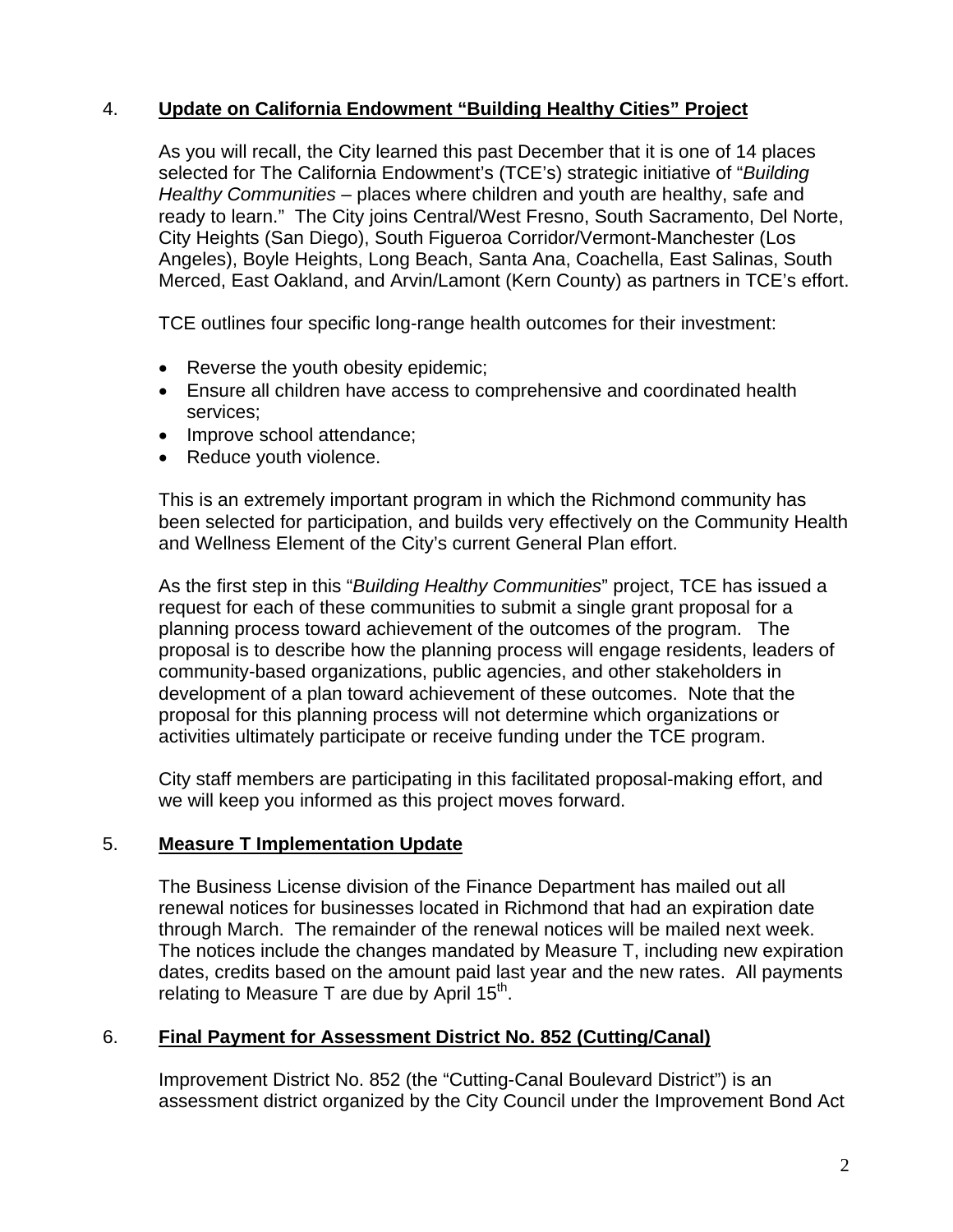for the purpose of financing the acquisition and construction of certain public improvements to serve property within the district. There are 65 total parcels within this district, which broadly lies around the intersection of Cutting and Canal Boulevards and near the interchanges with the Knox Freeway in the southwestern part of the City. A majority of the property in the district is zoned commercial/industrial. In 1991, the District issued \$7,040,000 in bonds to fund street widening, median strips, undergrounding of utilities and other related improvements. As a result of surplus revenue accumulations, the bonds will be paid off a full year before their October 2010 maturity date; a savings of about \$670,000 to the property owners. As well, the special tax levy associated with this bond issue will "sunset" at the end of the current fiscal year.

## 7. **Library Hosts "Meet the Grantmakers" Event**

On March 25<sup>th</sup>, the Richmond Public Library presented "Meet the Grantmakers: Focus on West Contra Costa County" to a group of 156 participants. The program was presented with The Foundation Center to allow a close-up look at grant funding in the region. Panelists described their organizations' funding programs and guidelines as well as provided "insider tips" for making a compelling case for funding requests. 97% of the respondents to the post-program evaluations felt that "they learned something from this class that will help me with my work." A similar percentage "would recommend this program to others."

### 8. **Employee Meetings in Preparation for Civic Center Move**

Over the past two weeks, there were two employee meetings (employees were to attend one of the two) in the refurbished auditorium regarding the move to the renovated City Hall. The meetings covered a number of topics, including a general layout of the civic center, LEED building maintenance and operation, amenities within the facility, and ways to keep the building looking professional as a focal point for the community. I also took the opportunity to provide employees with a general update on the state of the City. The meetings were well-attended, and I believe that everyone is looking forward to heading back to the civic center during the coming months, with the first group of employees occupying the building on April 20<sup>th</sup>.

### 9. **Internal Budget Review**

Management staff in all departments have completed their first round of meetings with the City Manager, Assistant City Manager, and Finance Director concerning the FY 2009-10 operating and capital improvement budgets. We are still on schedule to deliver to the City Council the proposed FY 2009-10 operating budget at the first City Council meeting in May, consistent with the ordinance adopted in 2007.